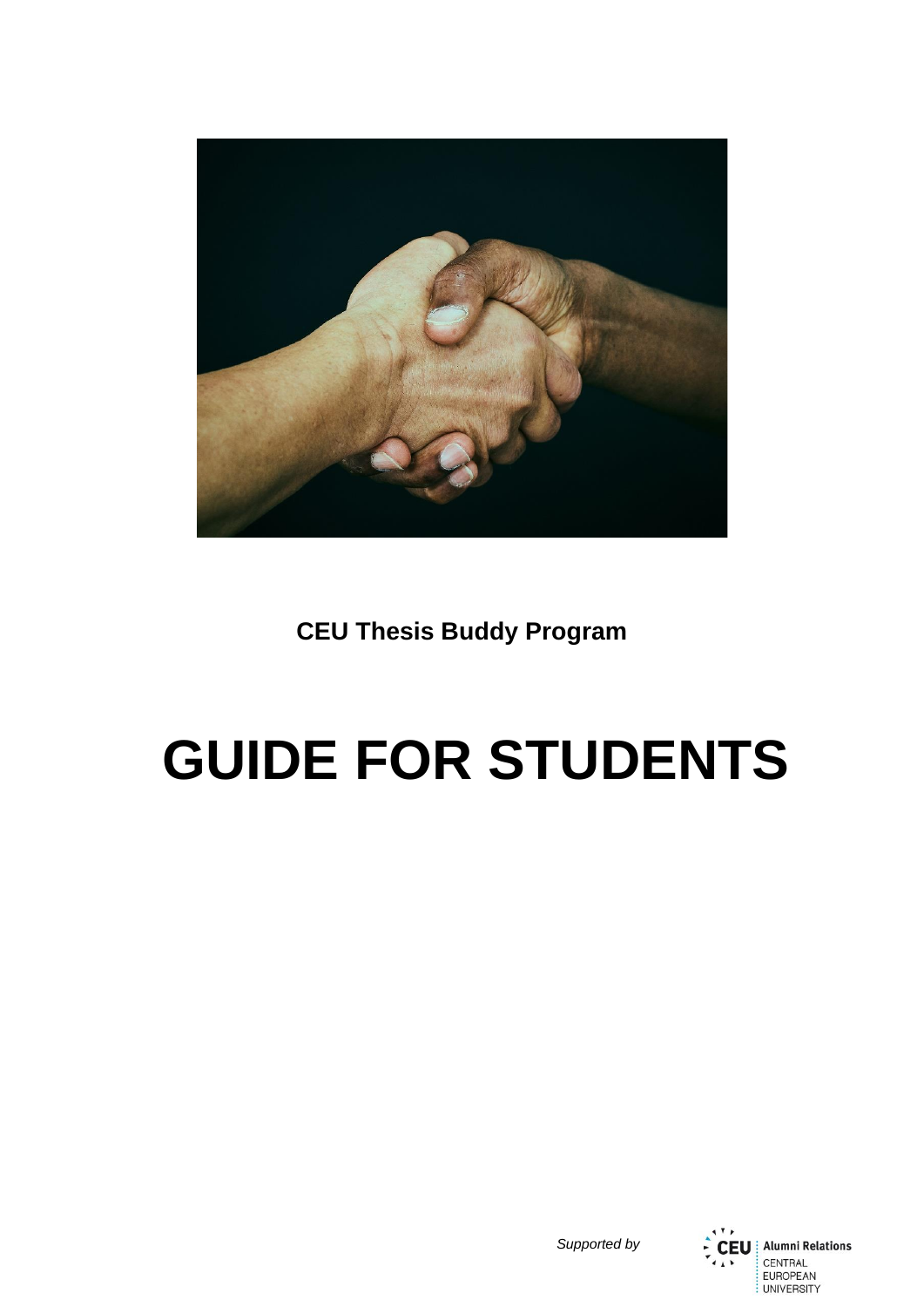## **Welcome & Introduction**

Welcome and thank you for participating in the CEU Thesis Buddy Program! This program offers you the opportunity to form relationships with CEU alumni, and exchange valuable academic and career advice.

## **Who is a Thesis Buddy?**

A "thesis buddy" is a CEU alum who helps graduating students through their thesis writing process. Thesis Buddies do not substitute students' official thesis supervisors, nor are they expected to provide significant feedback on the actual thesis topic. A Buddy's role is that of a support person, to check in with the student regularly, occasionally proofread, and help the student reach milestones and overcome writer's block if necessary. More substantial feedback and proofing, by an alum with expertise on the subject, is welcome but not obligatory.

There are many benefits to working with a Thesis Buddy:

- Receiving help through a difficult period in your academic journey
- Enhancing your own listening, communications, and reflection skills
- Connecting with CEU alumni from all over the world and all walks of life

## **Program Details**

The Thesis Buddy program begins with matching you to a Thesis Buddy and allows you to connect until your thesis is submitted. While the program has a specific end date (June 1) you are welcome to continue the relationship for however long a time you pre-determine with your buddy (e.g. if you get an extension on thesis submission). At the end of the program, you will be asked to provide feedback on the program overall and your experience with it.

#### **Communication Methods**

Communication between buddies is flexible and can span a variety of methods including direct messages on social media, email, phone call or text, video call etc. You can set up the communication channels and frequency with your Thesis Buddy.

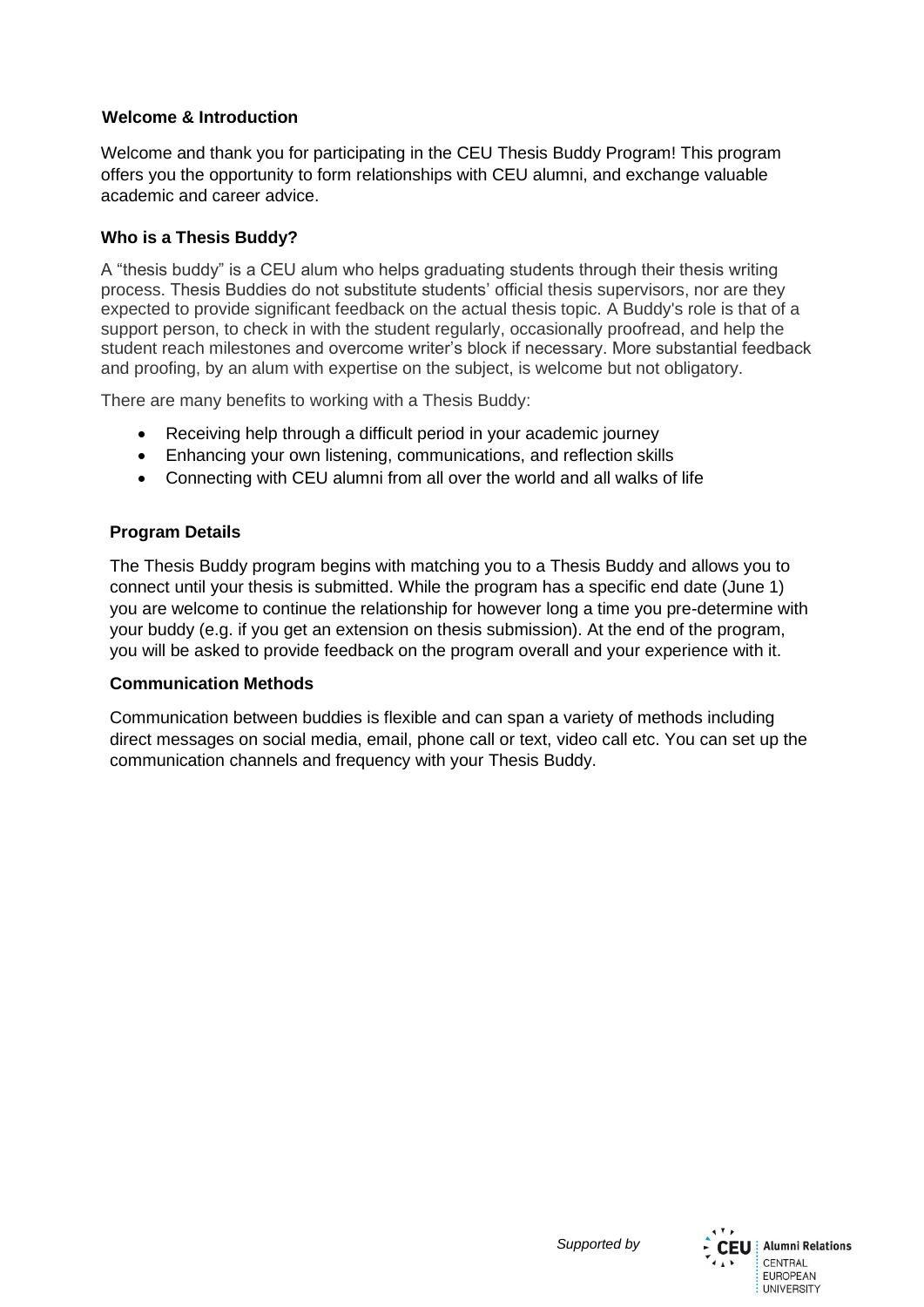## **STUDENT ROLES & EXPECTATIONS**

## **Student Roles & Responsibilities:**

For the duration of the relationship, we expect that students will do the following:

- Be communicative and trustworthy.
- Remain punctual with regards to "meetings" and notify your buddy in a timely manner of any changes or cancellations to any communications previously agreed upon.
- Commit to the relationship for the duration agreed on by both parties (typically this is for the length of the program).
- Engage with your buddy regularly throughout the program and sustain the frequency of contact agreed between you and your buddy.
- Ensure you thank your buddy for their time, stories, and experiences they're willing to share with you.
- Inform [Alumni Volunteer Programs Coordinator](mailto:khodzharovan@ceu.edu) of any conflict or intention to withdraw from the program.

## **Students do not:**

- Pass on confidential information shared by the Thesis Buddy.
- Demand information, advice, help, or badger their buddy.
- Expect their buddy to replace their thesis supervisor.
- Expect their buddy to read extensive drafts of their thesis, unless explicitly agreed upon.
- Undermine the availability of their buddy, or persistently over communicate with them unless given express and explicit permission.
- Use the buddy's position to take personal advantage.

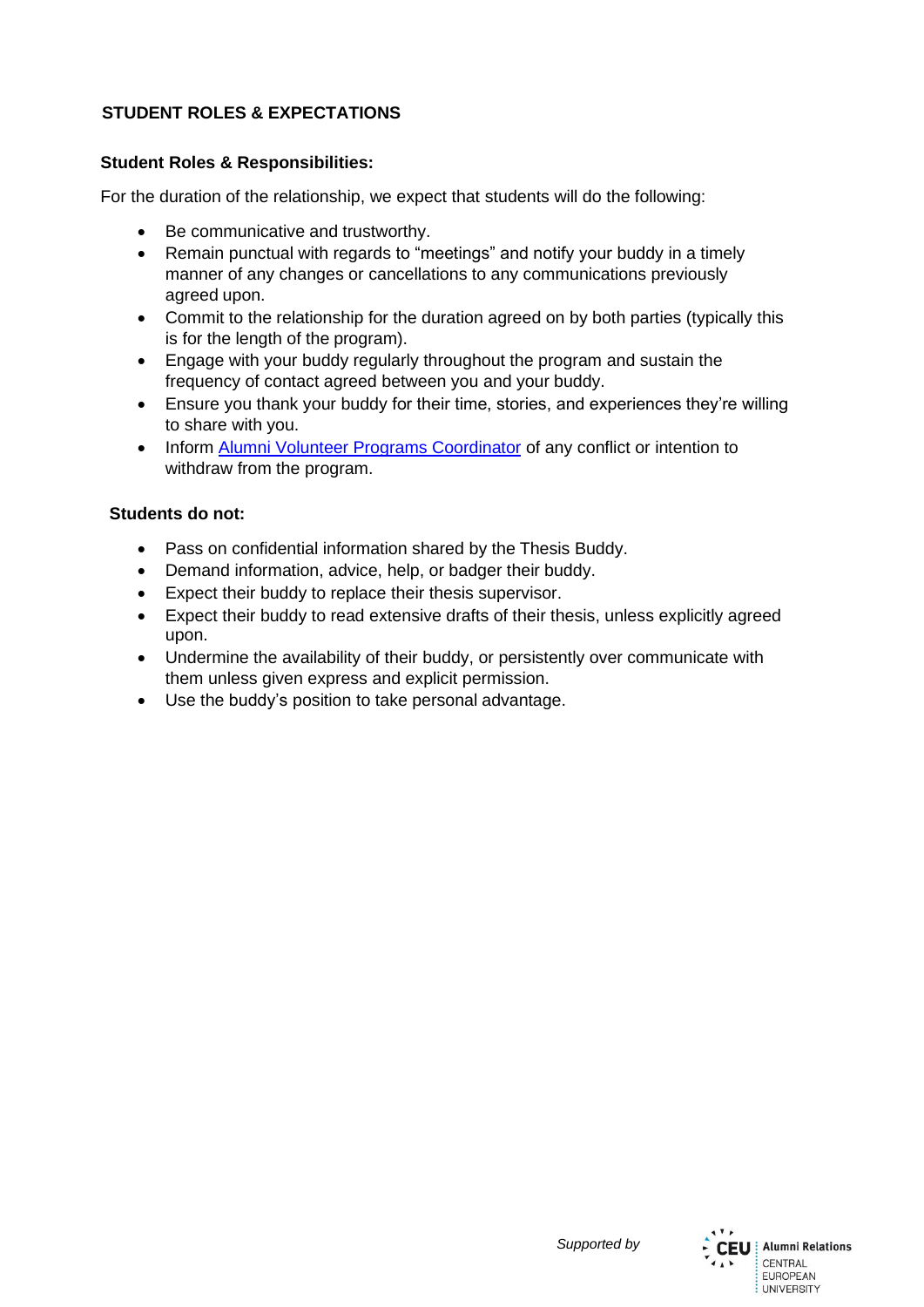## **GETTING STARTED**

To be paired with a Thesis Buddy, you need to use the matching platform set up on SharePoint.

## **Apply for a Thesis Buddy:**

- **1. Visit [this link](https://ceuedu.sharepoint.com/sites/AlumniRelationsOffice/Lists/ThesisBuddyProgram/) to see the Thesis Buddy profiles.** Make sure you are logged in with your CEU account to the Office 365 service (use your CEU email address and password to login if you are prompted for credentials).
- **2. Check out 'Available' Thesis Buddy profiles** and identify the buddy that you would like to connect with. While it helps to connect to alumni from your own department, please also read their bios carefully – you may wish to connect with someone outside of your department as well.

NOTE: If their 'Short bio' text is not fully visible, you can either hover your mouse over the bio text, or double click on the profile to see all details in a pop-up.



**3.** Once you've identified the Buddy you want to connect with, **click on the "Send Thesis Buddy application to …" button** at the bottom of the profile card**.** 

NOTE: You may contact multiple buddies but please do not contact more than two initially. **Every profile has additional information regarding a Thesis Buddy's availability under the 'In contact with someone already' field.** If this field has the 'Yes' value, it means the alum has already been approached by another student, though not officially in a buddy relationship with them yet. You can still contact these alumni, but just know that there's already an ongoing application process.

*Supported by*

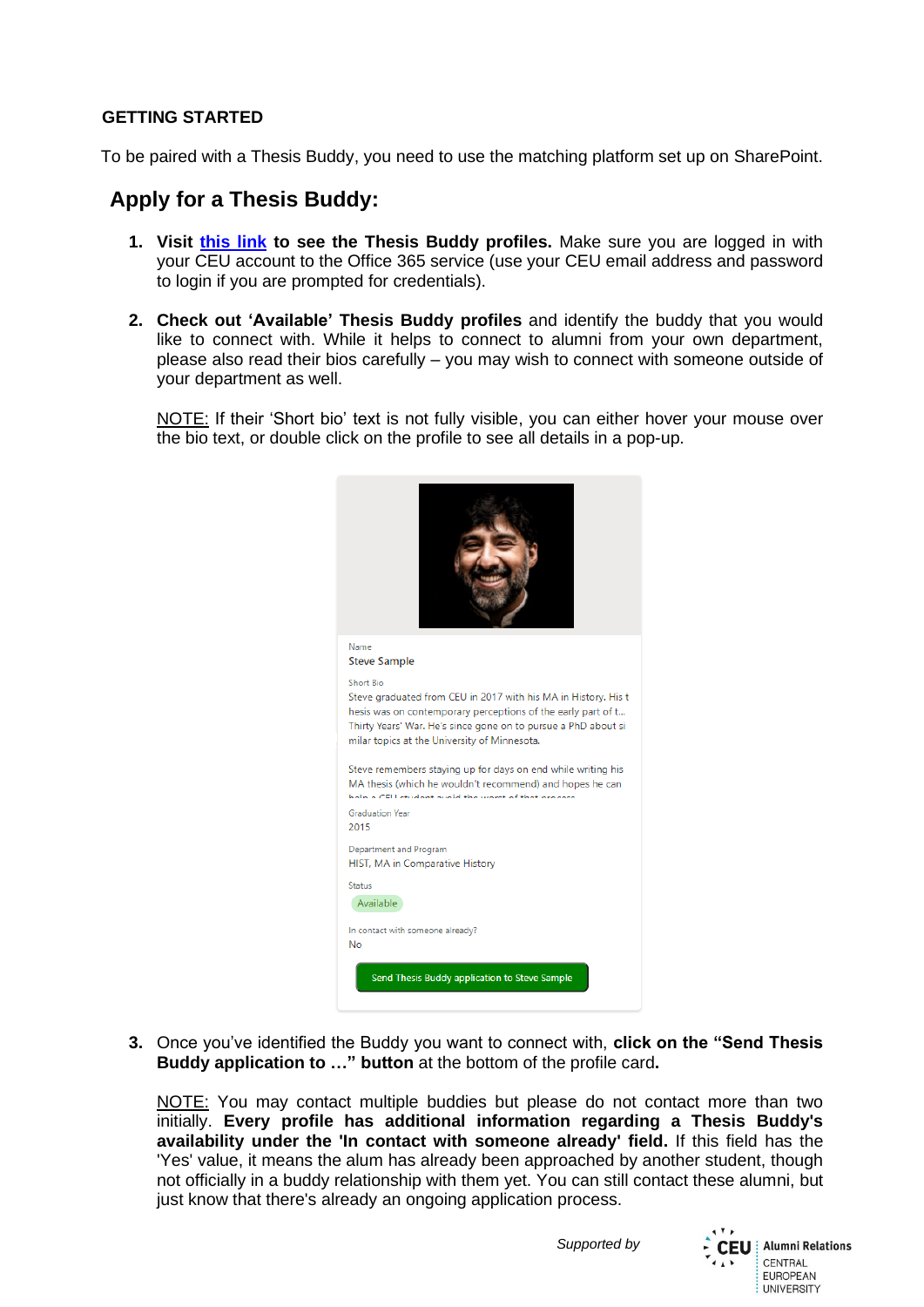## **GETTING STARTED**

**4.** Once you have clicked on the "Send Thesis Buddy application to …" button, **a window should roll out shortly from the right side of the screen**:

| (ARO) Intranet Site<br>What We Do<br>Who We Are<br>Resources<br>Reporting and                                                                                                                                                                    | <b>Run flow</b><br>Please fill out the form below to match<br>with this Thesis Buddy<br>Owner: CEU Alumni |
|--------------------------------------------------------------------------------------------------------------------------------------------------------------------------------------------------------------------------------------------------|-----------------------------------------------------------------------------------------------------------|
|                                                                                                                                                                                                                                                  | Thesis Title *                                                                                            |
|                                                                                                                                                                                                                                                  | Please enter your input                                                                                   |
|                                                                                                                                                                                                                                                  | Department and Program *                                                                                  |
|                                                                                                                                                                                                                                                  | Please enter your input                                                                                   |
| Name<br><b>Steve Sample</b>                                                                                                                                                                                                                      |                                                                                                           |
| <b>Short Bio</b>                                                                                                                                                                                                                                 | Additional Information *                                                                                  |
| Steve graduated from CEU in 2017 with his MA in History. His<br>thesis was on contemporary perceptions of the early part of<br>he Thirty Years' War. He's since gone on to pursue a PhD abou<br>t similar topics at the University of Minnesota. | Please enter your input                                                                                   |
| Steve remembers staying up for days on end while writing his<br>MA thesis (which he wouldn't recommend) and hopes he can<br>hala a CELLatudeat anald the maint of that answers                                                                   | Profile picture (please use a single<br>JPG or PNG format image,<br>preferably max. 5MB in size) *        |
| <b>Graduation Year</b><br>2015                                                                                                                                                                                                                   | Import<br>Please select file or image                                                                     |
| Department and Program<br>HIST, MA in Comparative History                                                                                                                                                                                        |                                                                                                           |
| <b>Status</b>                                                                                                                                                                                                                                    |                                                                                                           |
| Available                                                                                                                                                                                                                                        |                                                                                                           |
| In contact with someone already?<br><b>No</b>                                                                                                                                                                                                    | This flow uses SharePoint, and Office 365<br>Outlook.<br>Review connections and actions                   |
| Send Thesis Buddy application to Steve Sample                                                                                                                                                                                                    | <b>Run flow</b><br>Cancel                                                                                 |

**Fill in the required fields, attach a picture of yourself (**preferably in JPG or PNG format, not larger than 5MBs) **by clicking on 'Import**', then **click on 'Run flow'** when ready**.** The more additional information you can provide on your thesis topic, the better your chances for a successful match.

NOTE: If you don't see the window rolling out, and reloading the page did not help, please contact [helprequest@ceu.edu](mailto:helprequest@ceu.edu) with the subject "Thesis Buddy application button issue".

**5.** Once the "Run Flow" button is pressed, there is a **status pop-up in the top right corner noting that the automation has started successfully.**

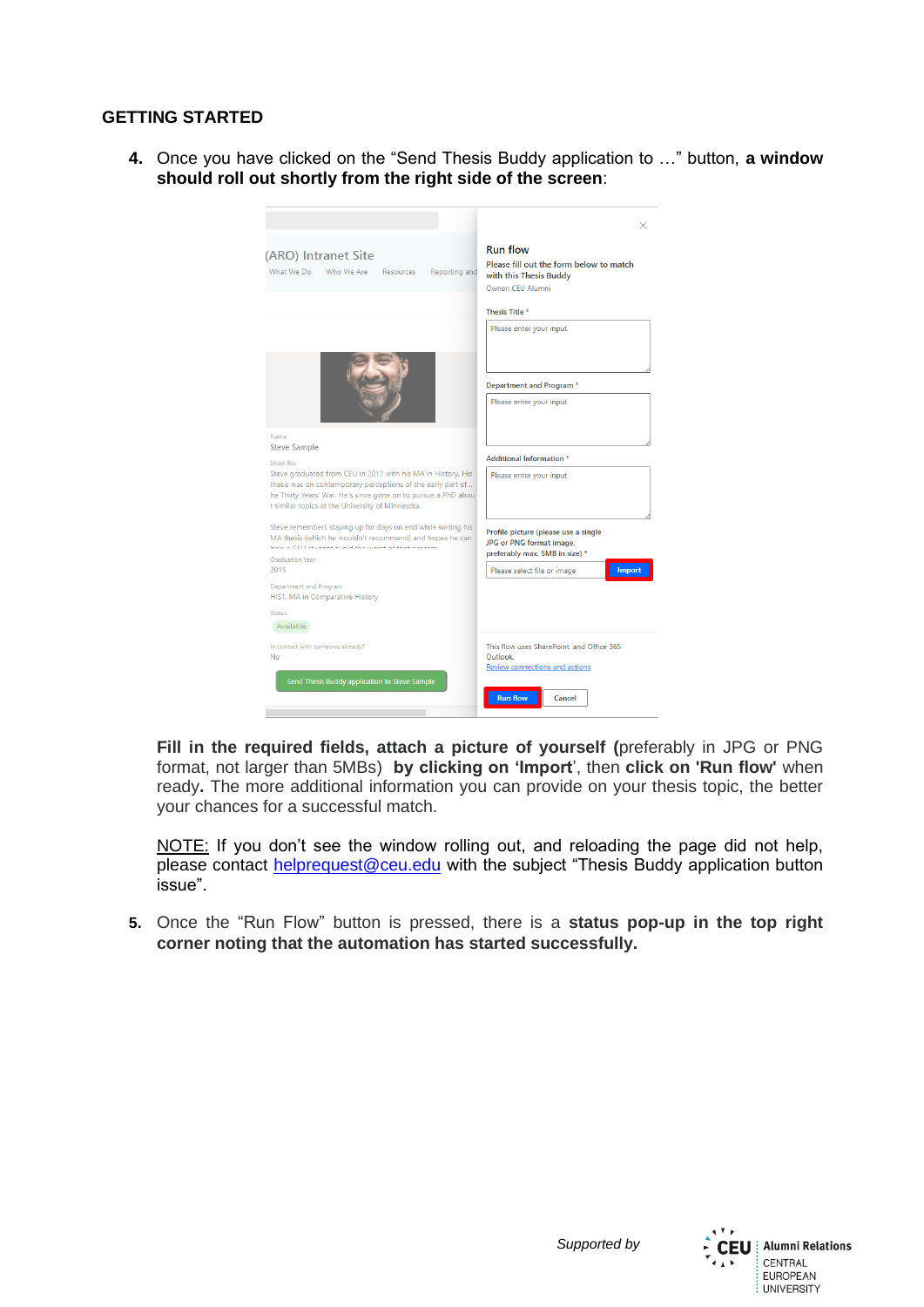## **GETTING STARTED**



**6. Within 15 minutes**, you, the Thesis Buddy, and the program coordinator will all **receive an email confirming your request**. (Please also check your spam folder, some email providers tend to mark these messages as spam).



**7.** The Thesis Buddy that you have approached will have 10 days to reply to your request**. In case you do not hear from your Thesis Buddy within those 10 days, please let the program coordinator know.** You can then go ahead and approach another available buddy.

NOTE: Please note that while most initial contacts result in a match, a Thesis Buddy reserves the right to decline your request if they do not think you're a good match. If your chosen Thesis Buddy declines your request, you can approach another available buddy.

If you encounter any technical issues during this process, please contact [Helprequest via email](mailto:helprequest@ceu.edu) with the subject "Thesis Buddy application issue" with a short issue description and screenshot included.

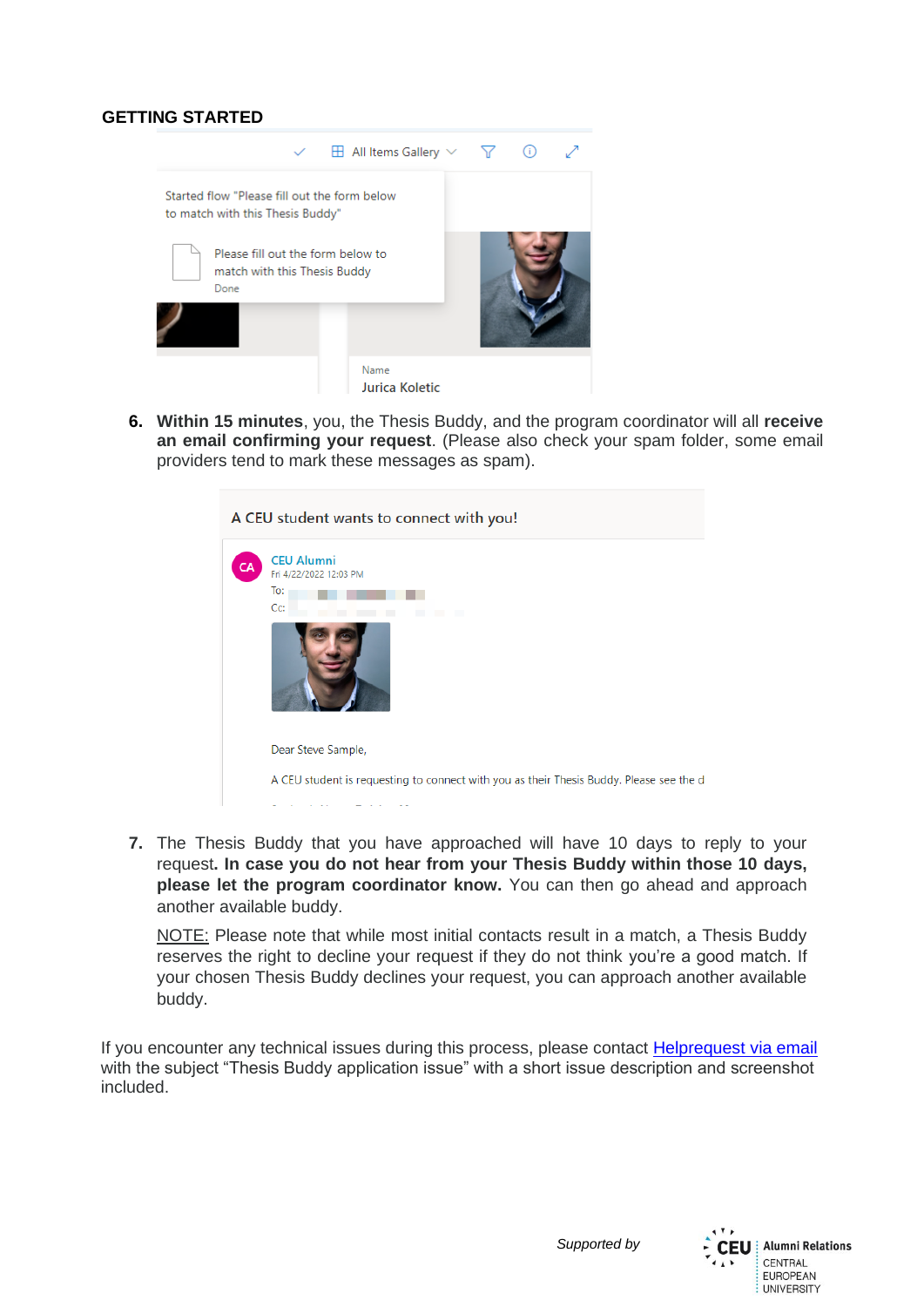## **GOAL SETTING:**

Once you have been successfully paired with your Thesis Buddy, we suggest setting up a time for an introductory call. During your introductory call, we recommend defining expectations regarding the **frequency of your sessions, the duration of each session**  (i.e., 45 mins; 1 hour), and a few points on **the guidance you are seeking**. This way, your buddy has some background knowledge to expand upon for the subsequent sessions.

During your introductory call, it is often helpful to identify clear goals for yourself. Here are some questions to consider leading up to goal setting:

- What areas are you hoping to get help in with your thesis?
- What challenges or uncertainties do you face?
- Can you identify areas for growth and why those areas are especially challenging for you (i.e. sticking to deadlines, writing every day, formulating research questions)?

Also make sure to respect your Thesis Buddy's boundaries. If they are not comfortable reading long drafts and providing substantial feedback on the text and/or topic, they will let you know from the onset. Rather use this as an opportunity to see your buddy as an additional layer of accountability, not an external supervisor.

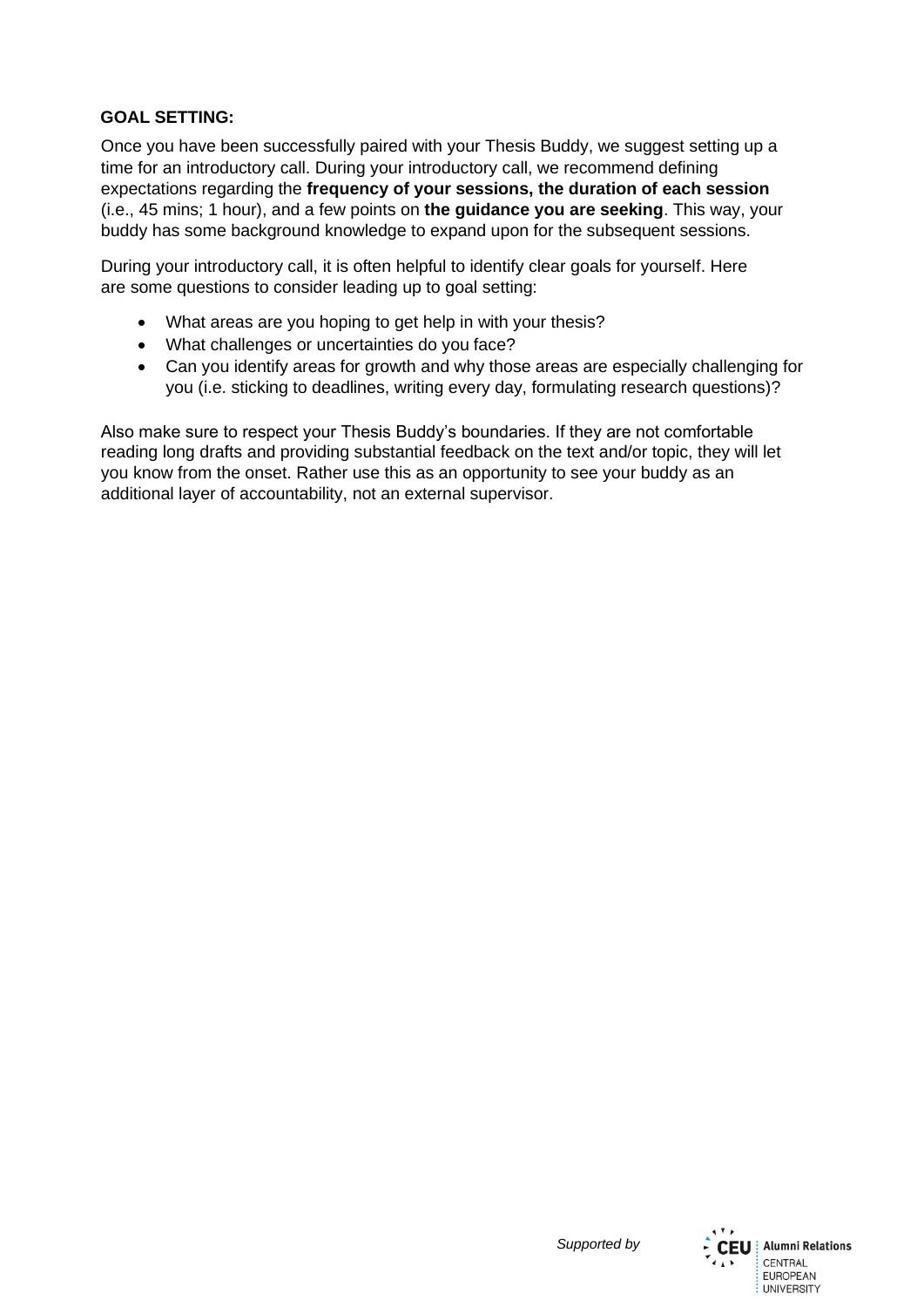## **FREQUENTLY ASKED QUESTIONS**

## **How am I matched with a Thesis Buddy?**

You approach the alumni that you want to connect with directly via our matching platform. The alumni buddies will have 10 days to reply to your request for matching.

#### **May I approach more than one Thesis Buddy?**

You may but please do not approach more than two at a time.

#### **What happens if I'm paired with someone and never hear from them?**

If you have reached out to your match and have not heard back from them, please contact us at [khodzharovan@ceu.edu a](mailto:khodzharovan@ceu.edu)nd we'd be happy to help you connect, or find a new connection altogether. You can also go ahead and approach another available buddy.

#### **My Thesis Buddy isn't quite the right fit, even after talking for a couple sessions. What do I do?**

While we recommend trying to still learn from your buddy, we understand that not every fit will be perfect. Please don't hesitate to reach out to us with details on the situation and we'd be happy to assist, or match you with a new connection.

#### **My Thesis Buddy is very busy and I'm hearing from them a little too sparsely. What do I do?**

We understand that our alumni are busy, but they do commit to a certain frequency of communication when they volunteer as a Thesis Buddy. Fear not. Revisit your agreement regarding frequency of communications together, or feel free to contact us for assistance.

## **I'm in a connection and no longer able to commit to the program. How can I politely bow-out?**

Life happens! We get it. We recommend reaching out to your Thesis Buddy explaining your new situation and letting them know you'll be stepping away. Email us and let us know your situation and we will officially end you buddy relationship.